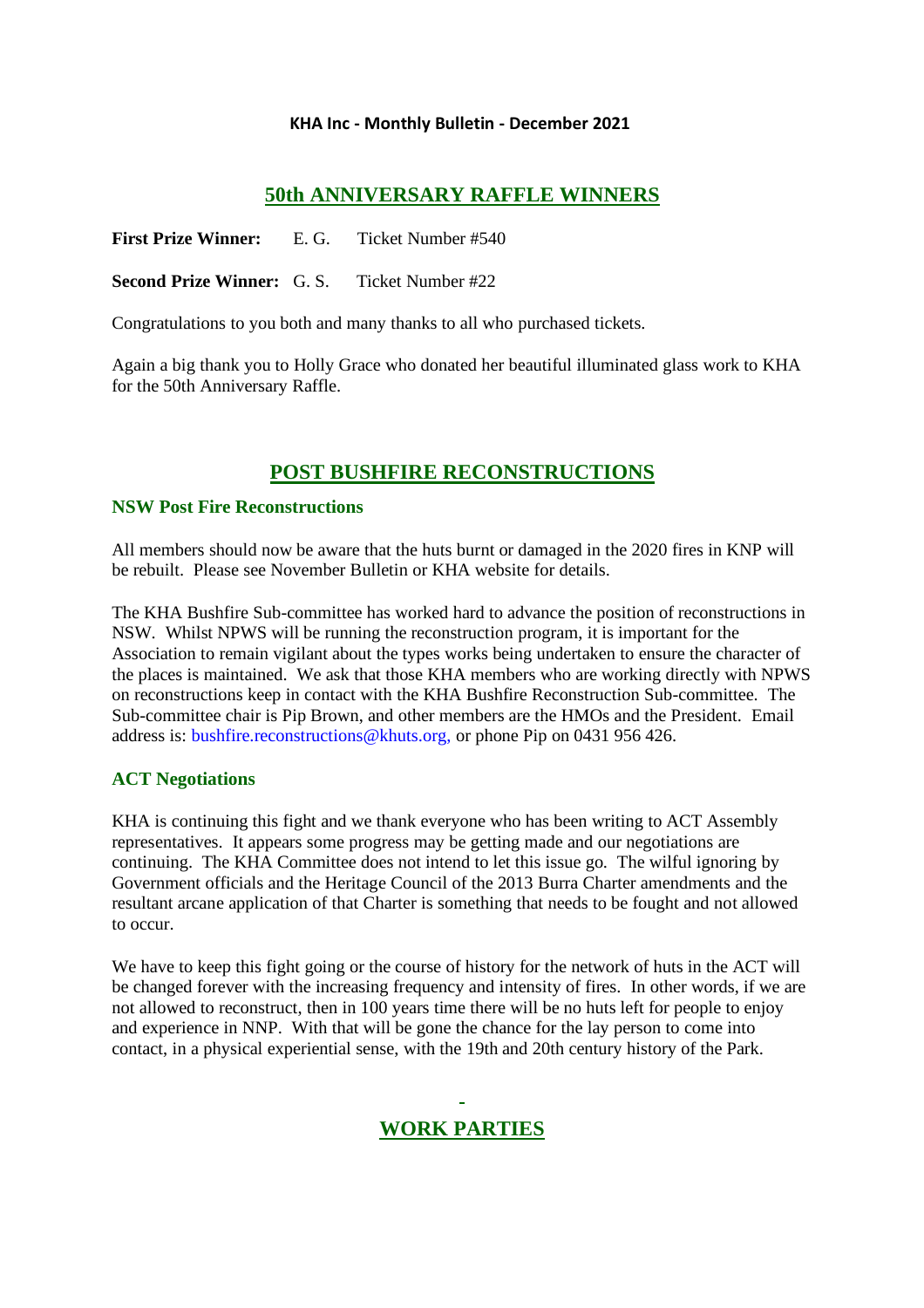With the lifting of many COVID restrictions work parties can now go ahead in both jurisdictions. Caretakers wishing to conduct work parties should contact their HMO.

Work parties of a minor nature which only require the caretaker or caretaker group are not listed here. Work parties are only listed here if they require additional support from the broader KHA membership.

## **KNP Tantangara**

Contact Peter Charker, HMO Tantangara, [hmotantangara@khuts.org](mailto:hmotantangara@khuts.org) (mob 0449 663 769) for any enquiries.

#### **KNP Jagungal**

Contact Simon Plum, HMO Jagungal, [hmojagungal@khuts.org](mailto:hmojagungal@khuts.org) if you have any enquiries.

#### **KNP Snowy**

Huts needing new Caretakers

#### **Doctors hut.**

This hut is located on the banks of the Swampy Plains River in the Geehi campground, the only access is by crossing the Geehi River either by walking or canoeing. The hut is a typical riverstone hut similar to those in the area.

Requirements: Whitecard, and of course registration on the VIP.

#### **Sandy Creek and Slaughterhouse huts**.

These 2 huts are located in the Byadbo Wilderness. Although they are 24km apart they need to be taken on as a pair of huts. These huts are very remote and any potential caretaker needs to be aware that travel time to the huts can be up to 4.5 hours from Jindabyne, with very limited mobile phone service.

**NPWS** minimum requirements: 4WD accredited plus a history of experience , Whitecard, current First Aid ( Wilderness First Responder preferable) , current chainsaw licence. For more information please phone me.

Closing date for expressions of interest Sunday 19th December 2021.

Contact Marion Plum, HMO Snowy, [hmosnowy@khuts.org](mailto:hmosnowy@khuts.org) or (mob 0411 407 441) for any enquiries.

## **Namadgi**

Contact Jean Hammond, HMO Namadgi, [hmonamadgi@khuts.org](mailto:hmonamadgi@khuts.org) (mob 0413 372 476) for any enquiries.